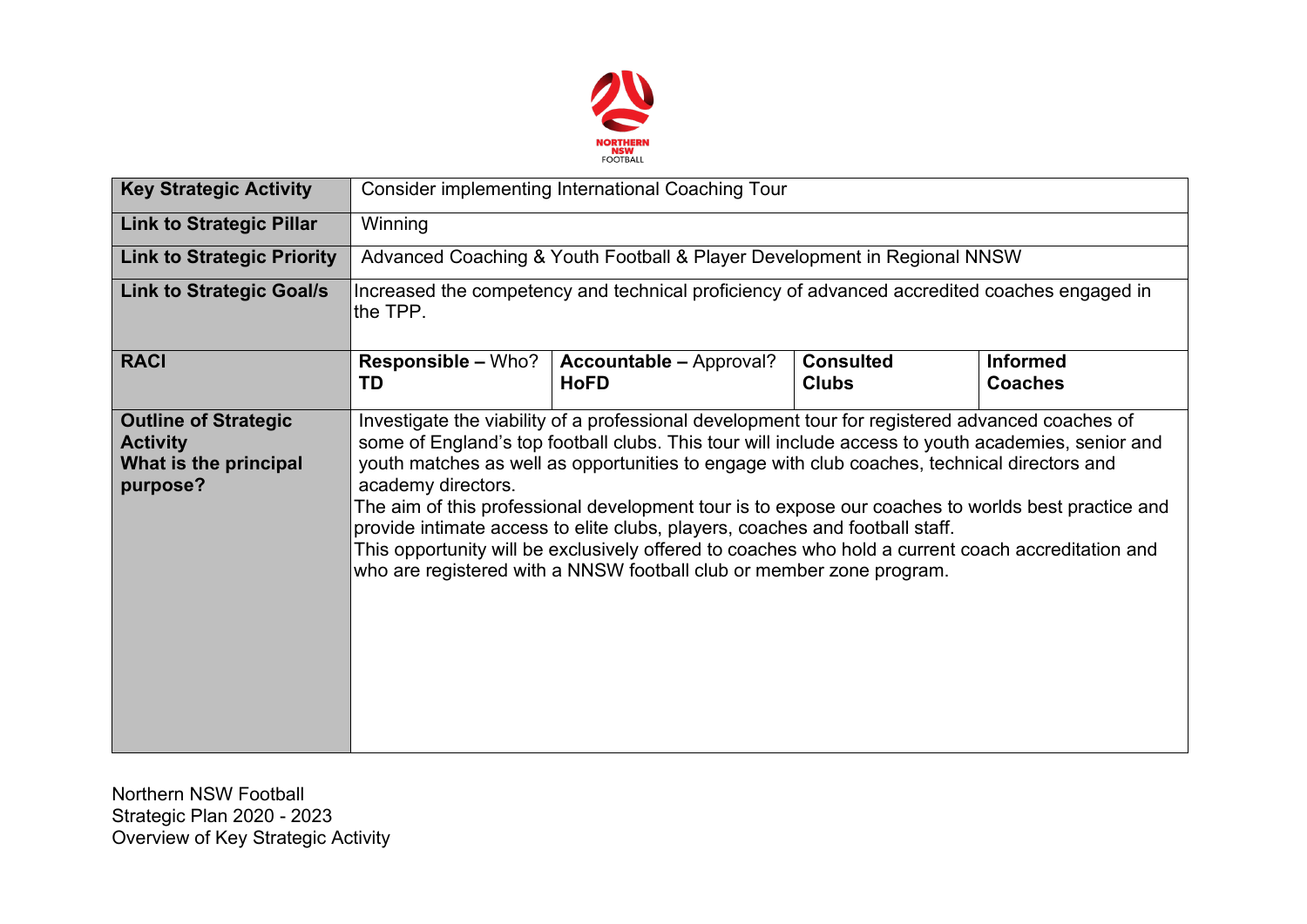

| <b>Desired outcome/s</b><br>aligned to Goal | Lifted the technical standard |
|---------------------------------------------|-------------------------------|
|                                             |                               |

## **Prioritisation assessment matrix**

| <b>Measure</b>    | <b>Urgency</b>                                                             | <b>Potential</b><br>Impact                                                                                                                              | <b>Success</b>                                                                    | <b>Resources</b>                                                                                    | <b>Stakeholder</b><br>readiness                                                                                                      | Integration                                                                                                       | <b>Total</b><br><b>Points</b> |
|-------------------|----------------------------------------------------------------------------|---------------------------------------------------------------------------------------------------------------------------------------------------------|-----------------------------------------------------------------------------------|-----------------------------------------------------------------------------------------------------|--------------------------------------------------------------------------------------------------------------------------------------|-------------------------------------------------------------------------------------------------------------------|-------------------------------|
| <b>Definition</b> | Is this a priority<br>activity which<br>needs to be<br><i>implemented?</i> | Is it likely that<br>the<br>implementation<br>of this activity<br>will have a<br>significant<br><i>impact on one</i><br>or more specific<br>challenges? | Do you have<br>reason to<br>believe that<br>the activity<br>will be a<br>success? | Are resources<br>(funds, staff,<br>expertise)<br>readily available<br>to implement<br>the activity? | Will this activity<br>be supported by<br>relevant<br>stakeholders?<br>Is there<br>momentum to<br>move this<br>initiative<br>forward? | Is there<br>opportunity for<br>collaboration<br>and/or opportunity<br>to build on existing<br><i>initiatives?</i> |                               |

Northern NSW Football Strategic Plan 2020 - 2023 Overview of Key Strategic Activity